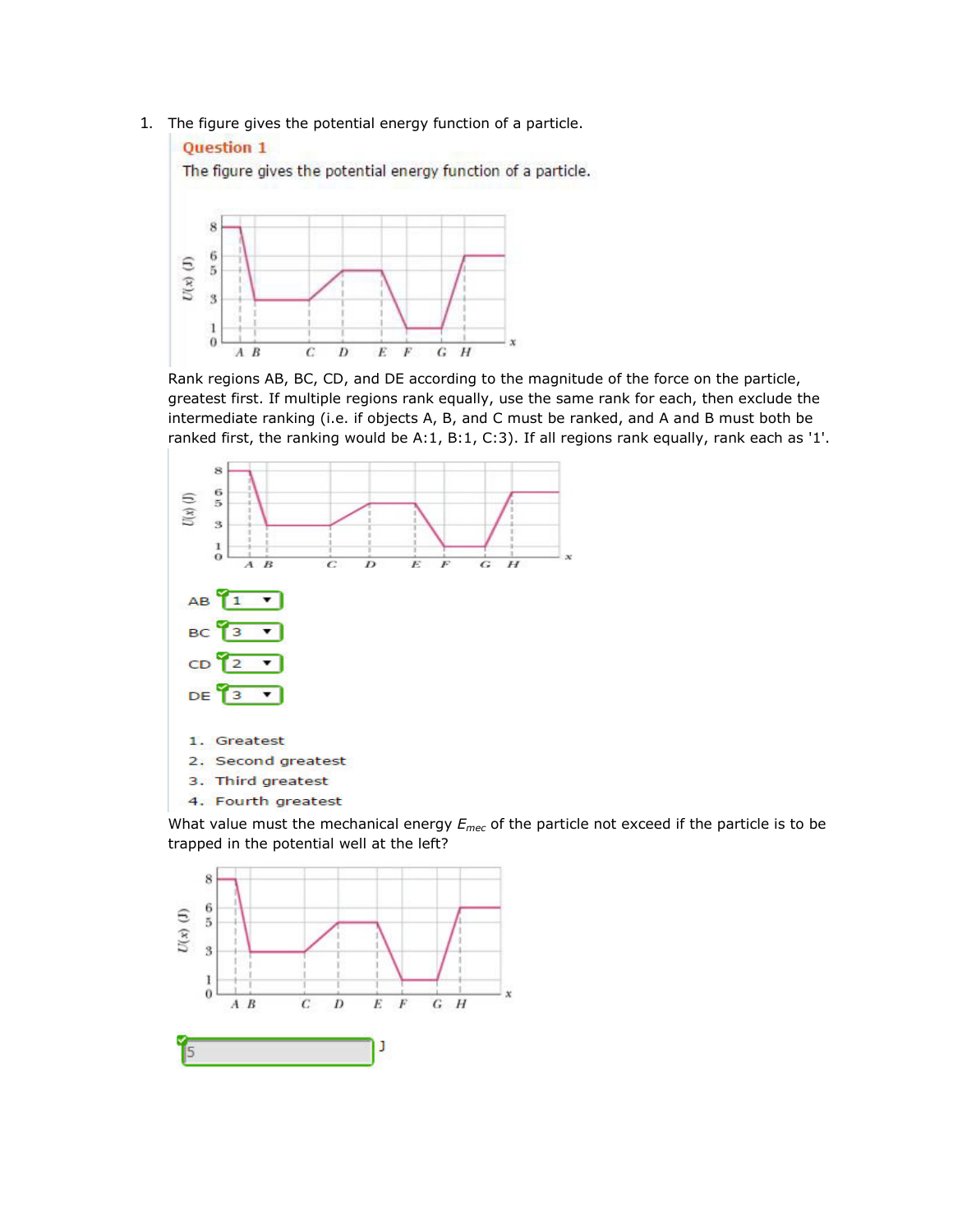What value must the mechanical energy *Emec* of the particle not exceed if the particle is to be trapped in the potential well at the right?



What value must the mechanical energy *Emec* of the particle not exceed if the particle is to be able to move between the two potential wells but not to the right of point H?



For the situation of (d), in which of regions BC, DE, and FG will the particle have the greatest kinetic energy? (Several choices may be correct.)

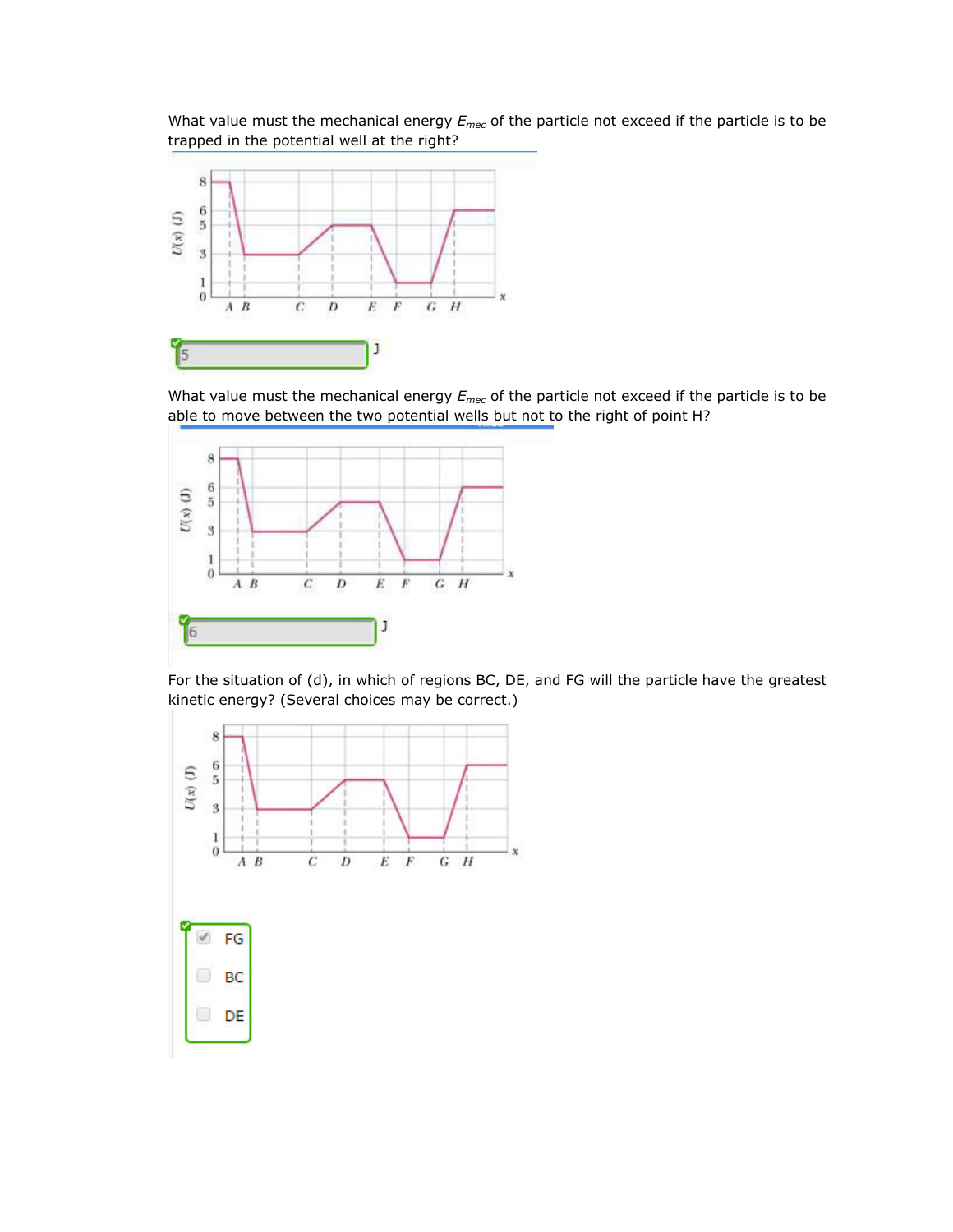For the situation of (d), in which of regions BC, DE, and FG will the particle have the least speed? (Several choices may be correct.)



2. In the figure, a small, initially stationary block is released on a frictionless ramp at a height of 3.0 m. Hill heights along the ramp are as shown. The hills have identical circular tops, and the block does not fly off any hill.



Which hill is the first the block cannot cross?

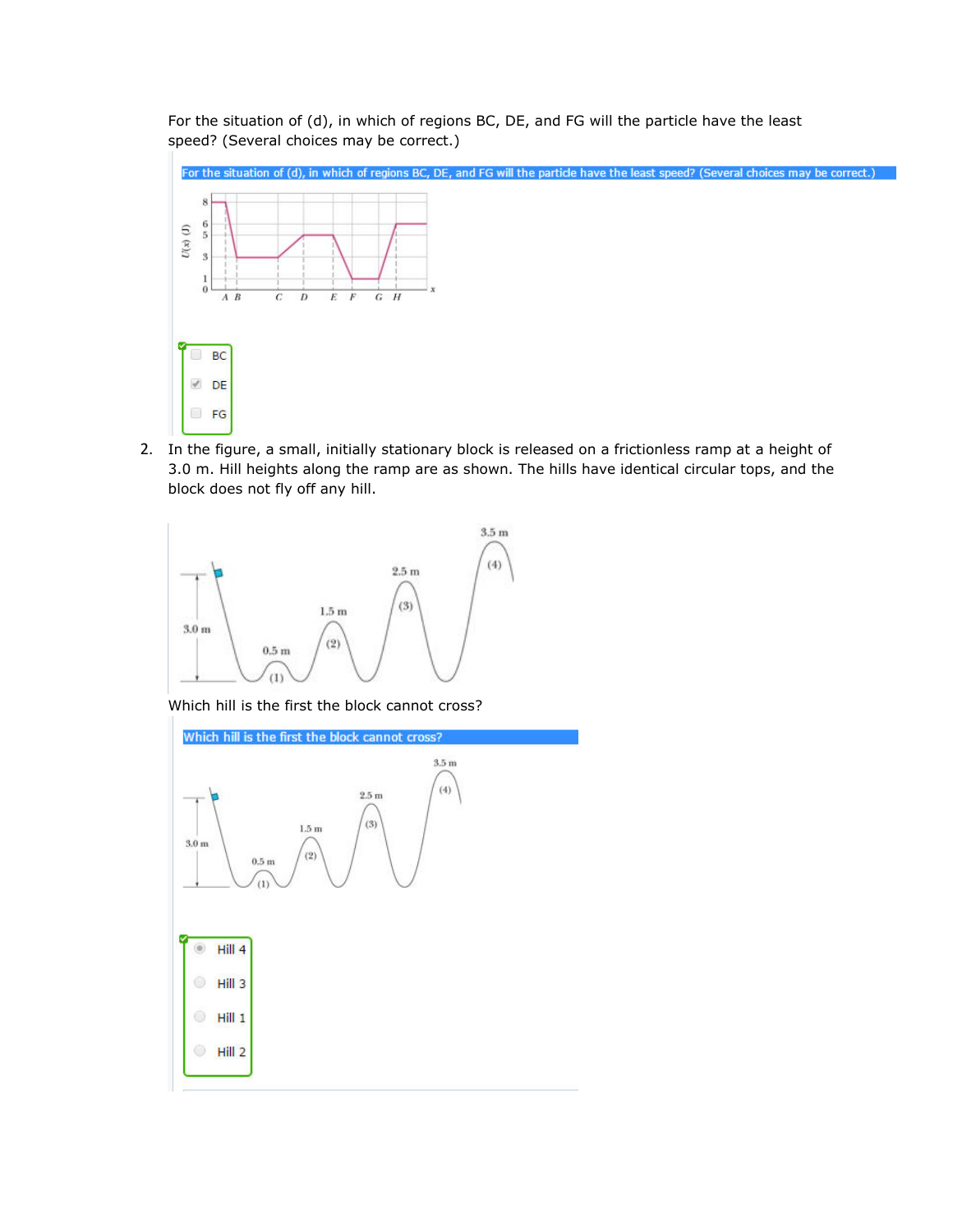

On which hilltop is the centripetal acceleration of the block greatest? On which hilltop is the centripetal acceleration of the block greatest?





On which hilltop is the normal force on the block least? On which hilltop is the normal force on the block least?



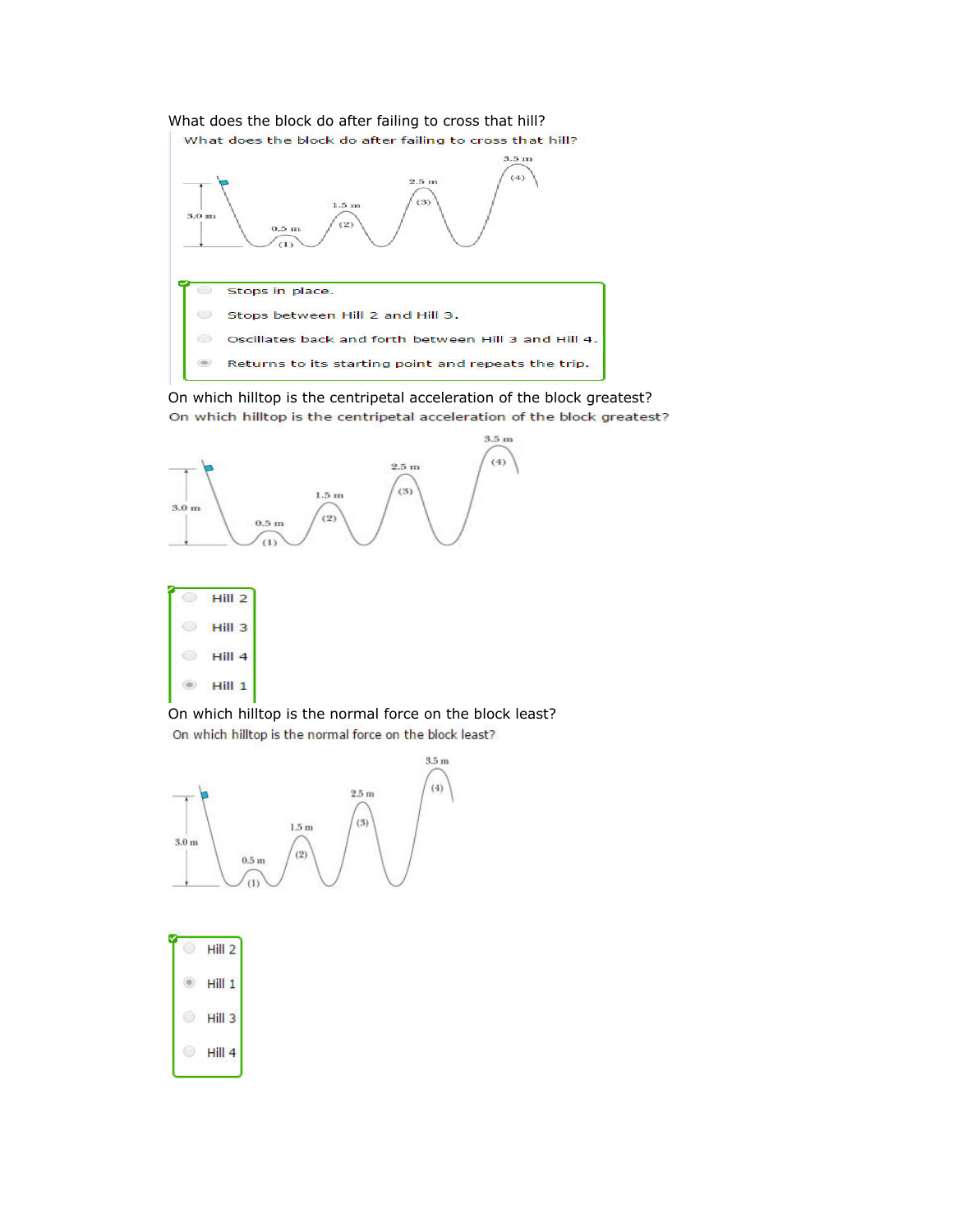3. In the figure, a block slides from *A* to *C* along a frictionless ramp, and then it passes through horizontal region *CD*, where a frictional force acts on it.



Is the block's kinetic energy increasing, decreasing, or constant in region BC?



Is the block's kinetic energy increasing, decreasing, or constant in region CD?